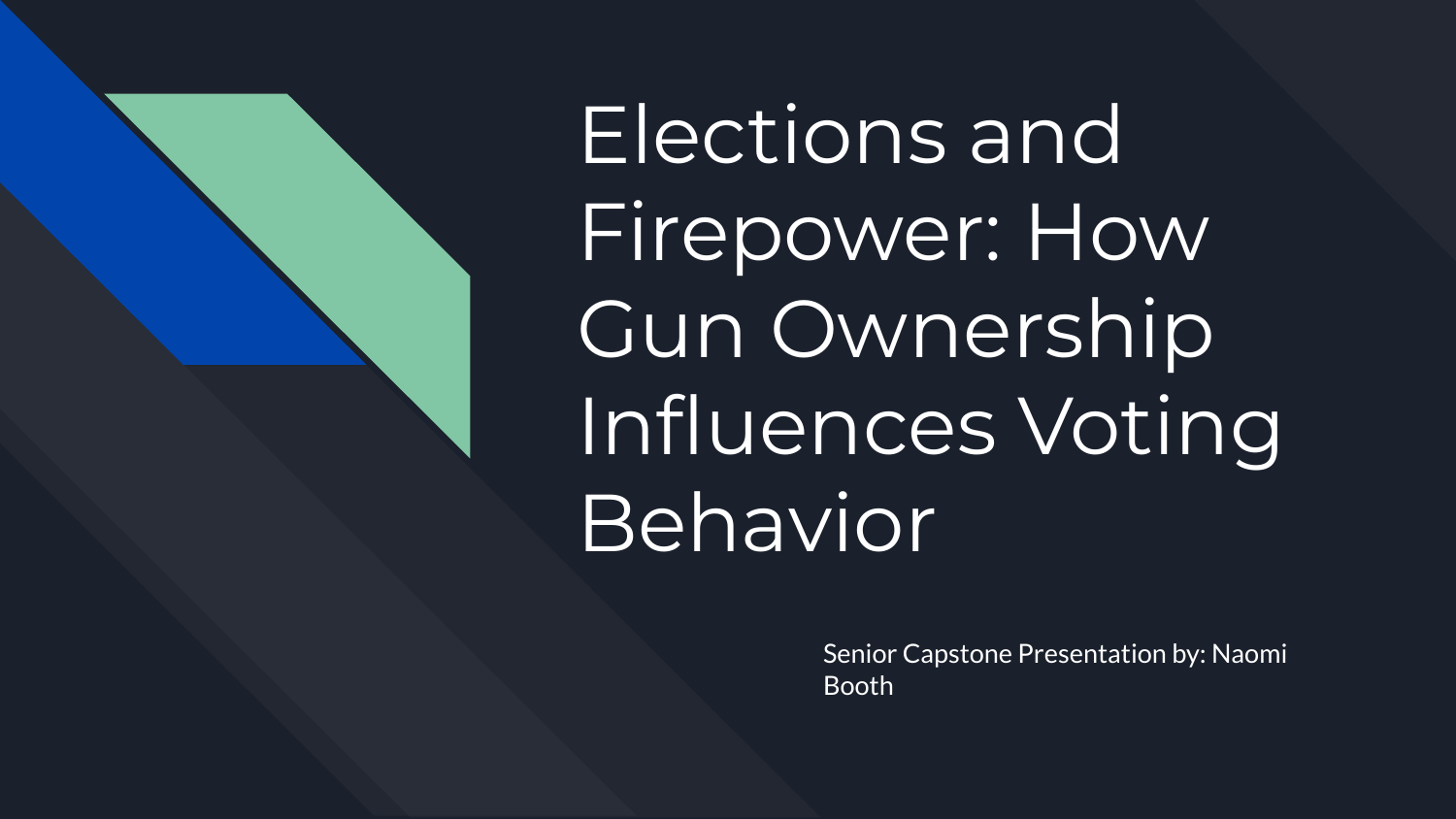

## Research Question:

- How does gun ownership influence voting behavior in American presidential elections? How do rural/urban gun owners' voting behaviors differ? Does where gun owners live influence how they vote?



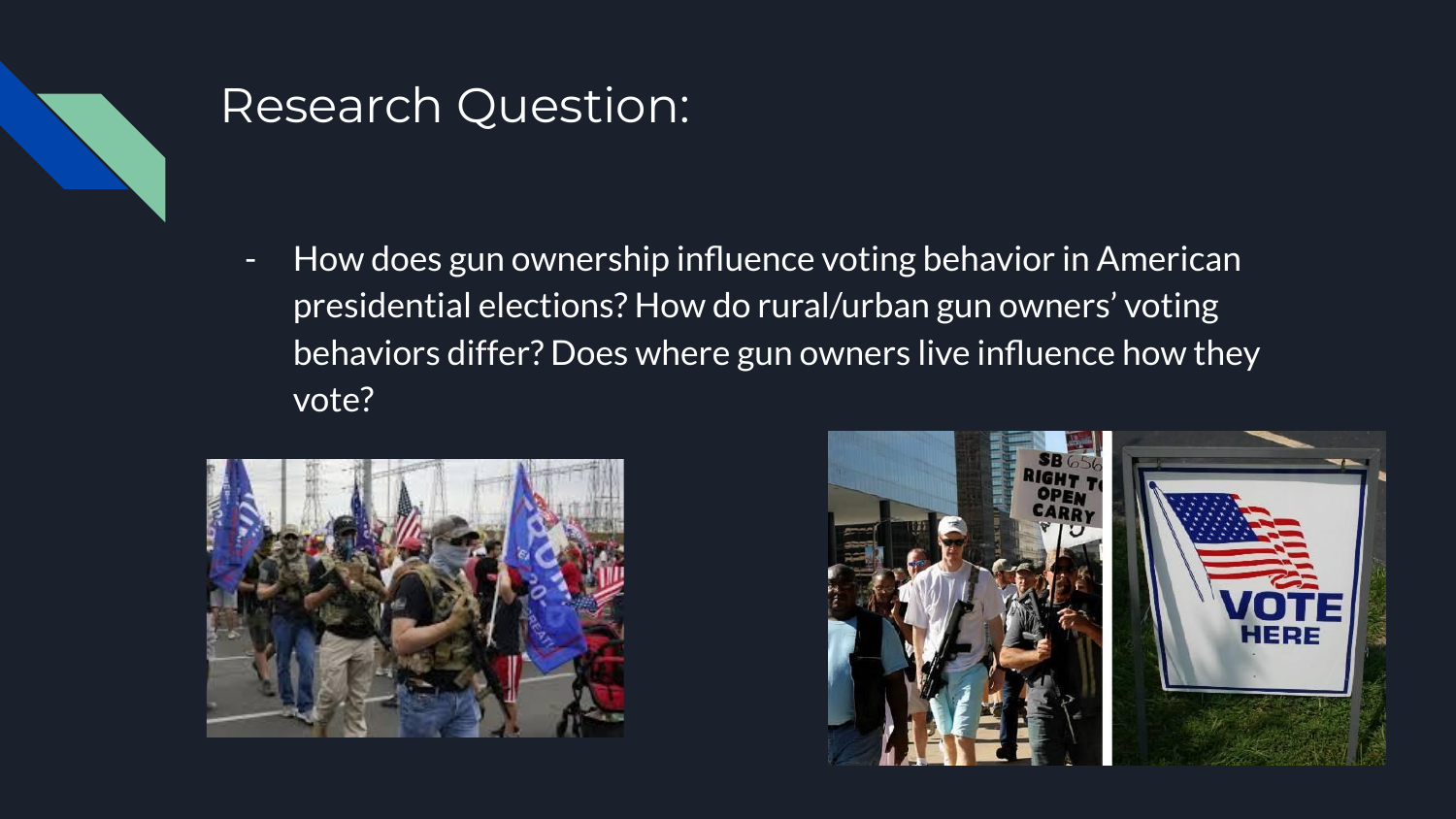

# Main Argument



- Hypotheses:
- 1. Gun owners are more likely to vote Republican in presidential elections than non-gun owners
- 2. Rural gun owners and urban gun owners are equally likely to vote Republican

Why?

- Gun ownership is powerful predictor of voting behavior
- Owning a gun is a stronger predictor of voting behavior than NRA endorsements (Gimpel, 1998)
- Gun ownership is tied to specific cultural, gender, and racial identities
- Gun owners tend to be white males who view gun ownership as tied to their masculinity and social status (Melzer, 2009; Carlson, 2015; Filindra, 2016)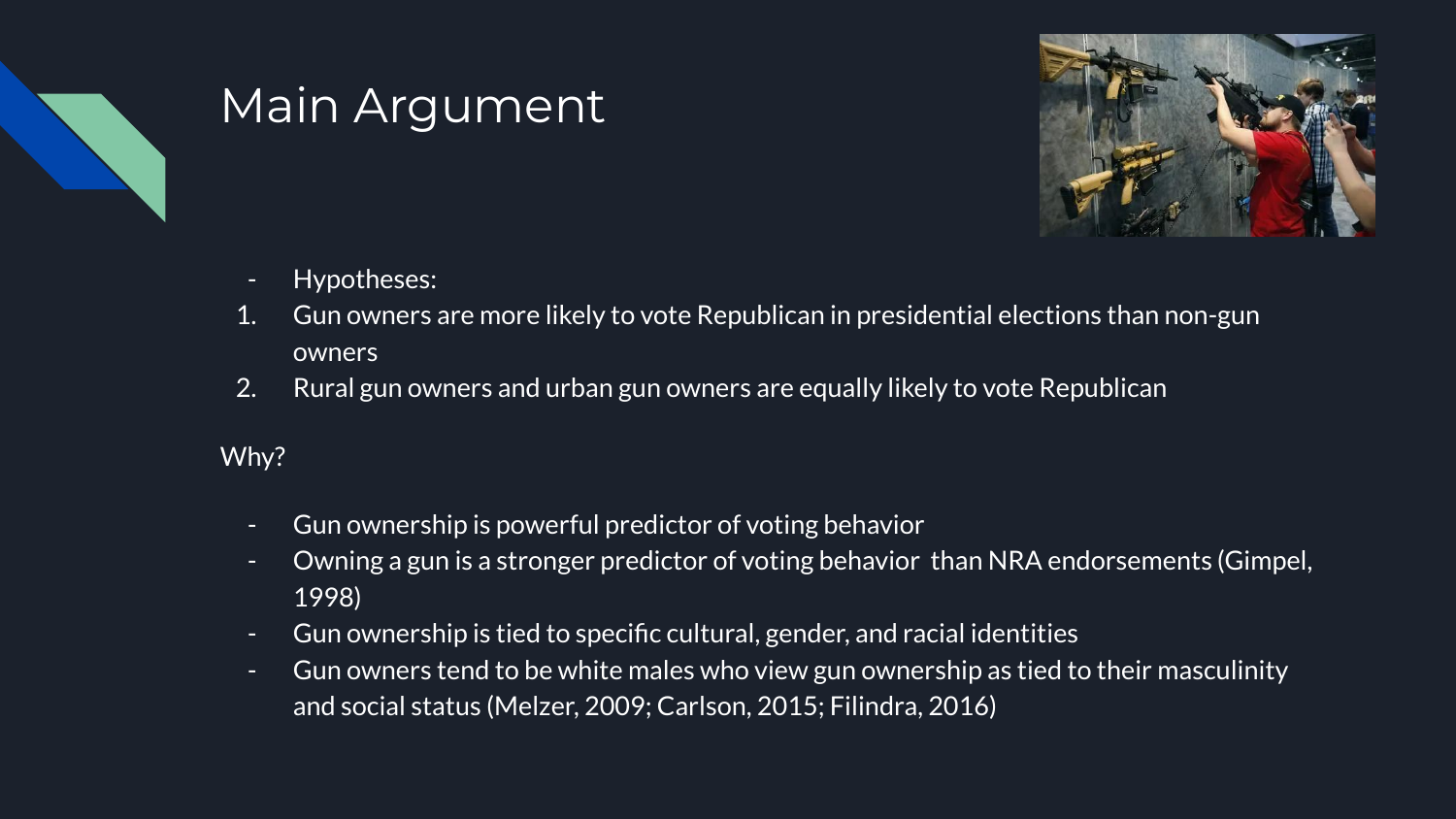

# Data and Methodology

How did I address this question?



- GSS (General Social Survey)
- Variables:
	- PRES68-16 (who voted for in 1968-2016 presidential elections)
	- OWNGUN (own gun in home)
	- COMTYPE (where they live i.e. rural/urban/suburban)
- Controls:
	- **Race**
	- Age
	- Gender
- Methods:
	- Correlation tests
	- T-tests
	- Multivariate Regressions
	- Interaction Effects

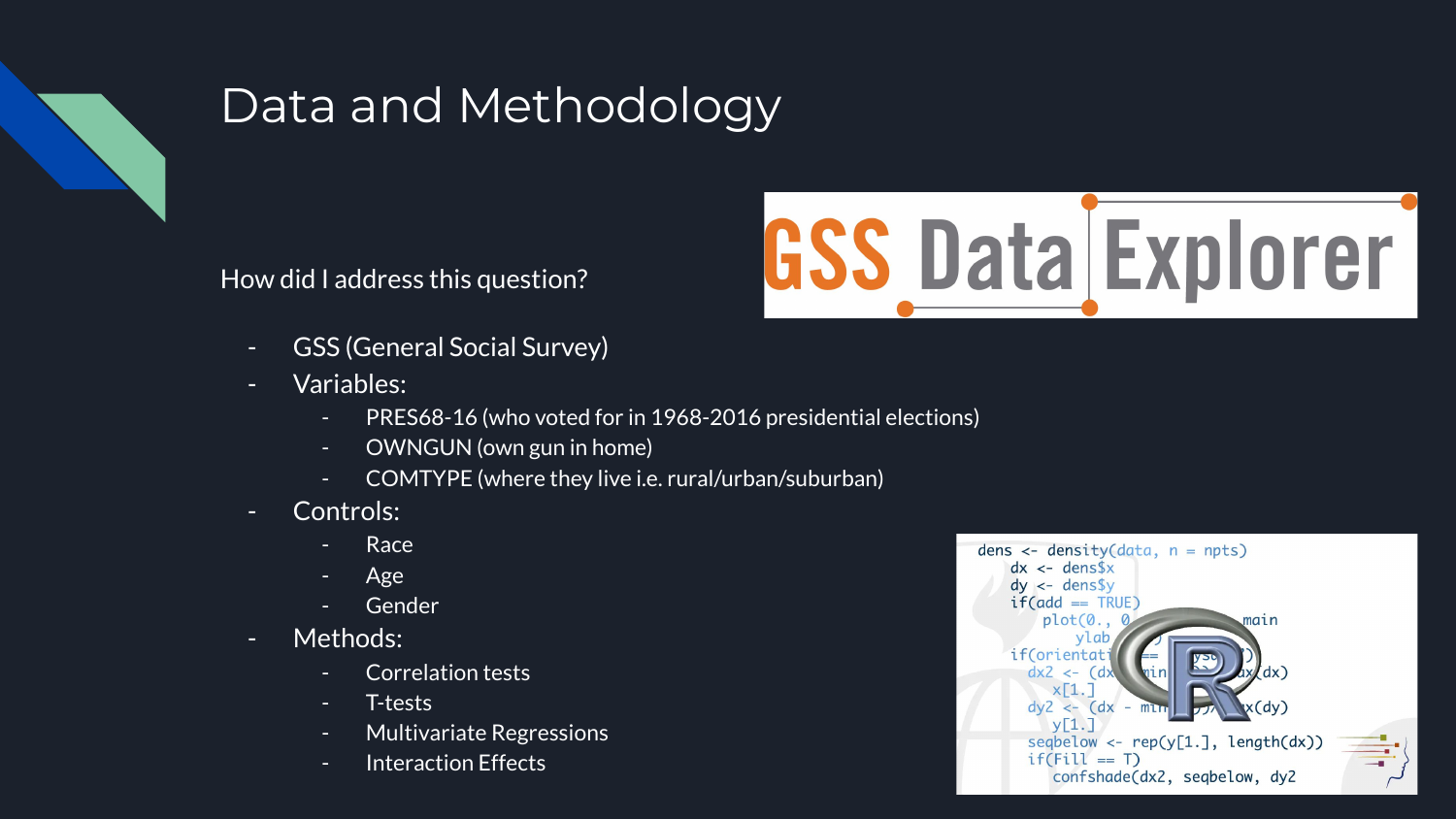# Gun owners are more likely to vote Republican

- Gun owners are more likely than non-gun owners to vote Republican
	- Correlation test and t-test both significant
	- Multivariate regression significant
	- Owning a gun correlates with voting Republican

| Own a Gun in the Home, 1- Yes, 2 -<br>No, 3 - Refused, 8 - Don't Know, 9 -<br>No Answer, 0 - Not Applicable | $-0.1012990$ ***<br>$(3.6e-07)$                                                                      |
|-------------------------------------------------------------------------------------------------------------|------------------------------------------------------------------------------------------------------|
| Age (In Years)                                                                                              | 0.0005123<br>(0.40996)                                                                               |
| Race of the Respondent, 1 White, 2 -<br>Black. 3 - Other                                                    | $-0.2415481$ ***<br>$(< 2e-16)$                                                                      |
| Sex of the Respondent, 1 - Male, 2 -<br>Female                                                              | $-0.0596888**$<br>(0.00433)                                                                          |
| $R^2$                                                                                                       | 0.082                                                                                                |
| Signif. codes                                                                                               | $0$ '***' $0.001$ '**' $0.01$<br>$\overline{``0.05}$ $\cdot$ $\overline{0.1}$ $\cdot$ $\overline{1}$ |
|                                                                                                             | <i>P-value</i> $\lt$ 2.2 <i>e-16</i>                                                                 |

 *Residual Standard Error 0.5364 on 2724 degrees of freedom*

### 2008 Election 2012 Election

| Own a Gun in the Home, 1- Yes, 2 -<br>No, $3$ - Refused, $8$ - Don't Know, $9$ -<br>No Answer, 0 - Not Applicable | $-0.0834716***$<br>$(1.05e-0.5)$                                          |
|-------------------------------------------------------------------------------------------------------------------|---------------------------------------------------------------------------|
| Age (In Years)                                                                                                    | $0.0011830*$<br>(0.0477)                                                  |
| Race of the Respondent, 1 White, 2 -<br>Black. 3 - Other                                                          | $-0.2106375***$<br>$\ll$ 2e-16)                                           |
| Sex of the Respondent, 1 - Male, 2 -<br>Female                                                                    | $-0.0807205***$<br>$(6.17e-0.5)$                                          |
| R <sup>2</sup>                                                                                                    | 0.06796                                                                   |
| Signif. codes                                                                                                     | $0$ '***' 0.001 '**' 0.01<br>$\overline{(*)\,0.05}$ $\cdot$ 0.1 $\cdot$ 1 |
|                                                                                                                   | $P$ -value $\lt 2.2e$ -16                                                 |
| Residual Standard Error 10.5557 on 3148 degrees                                                                   |                                                                           |

*of freedom*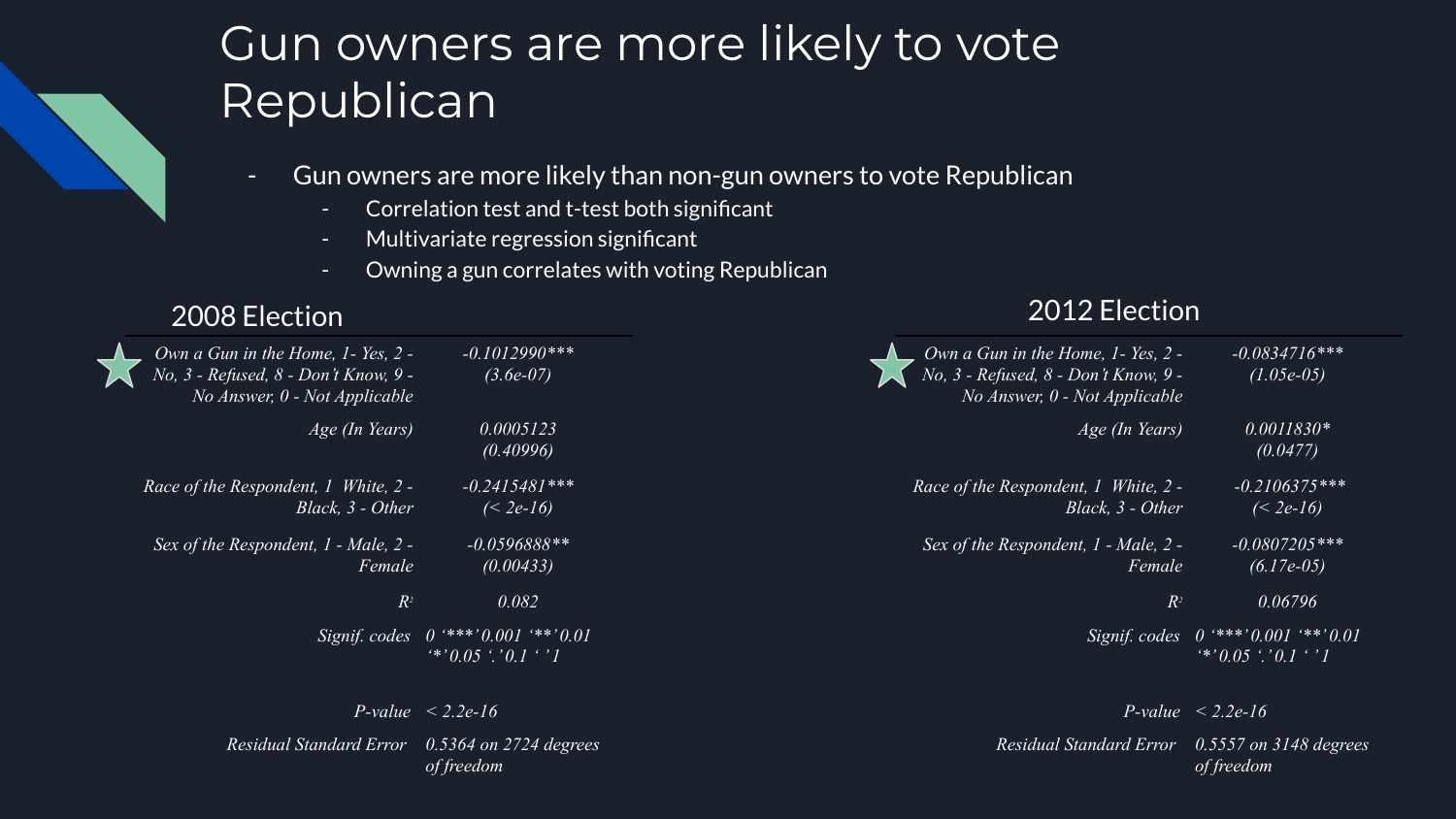# Community type DOES influence how gun owners vote

- Gun owners from rural areas are more likely to vote Republican than their urban counterparts
	- Multivariate regression with interaction

Community type only gathered 3 years

Caveat: extremely limited data

- Gun owners in rural areas are more likely to vote Republican, while gun owners in urban areas are less likely to vote republican when compared to one another

### 1992 Election

| Community Type, 1 - Big City, 2 -<br>Suburbs, 3 - Small Town, 4 - Country<br>Village, 5 - Farm/Country Home      | $-0.07283$<br>(0.19872)                            |
|------------------------------------------------------------------------------------------------------------------|----------------------------------------------------|
| Own a Gun in the Home, 1 - Yes, 2 -<br>No, 3 - Refused, 8 - Don't Know, 9 -<br>$No$ Answer, $0$ - Not Applicable | $-0.43322$ ***<br>$(6.3e-0.5)$                     |
| <b>Interaction Between Gun Ownership</b><br>and Community Type                                                   | $0.09515**$<br>(0.00923)                           |
| $R^2$                                                                                                            | 0.03344                                            |
| Signif. codes                                                                                                    | $0$ '***' $0.001$ '**' $0.01$<br>$*$ '0.05''0.1''1 |
|                                                                                                                  |                                                    |

 *P-value < 2.2e-16*

 *Residual Standard Error 0.7841 on 1313 degrees of freedom*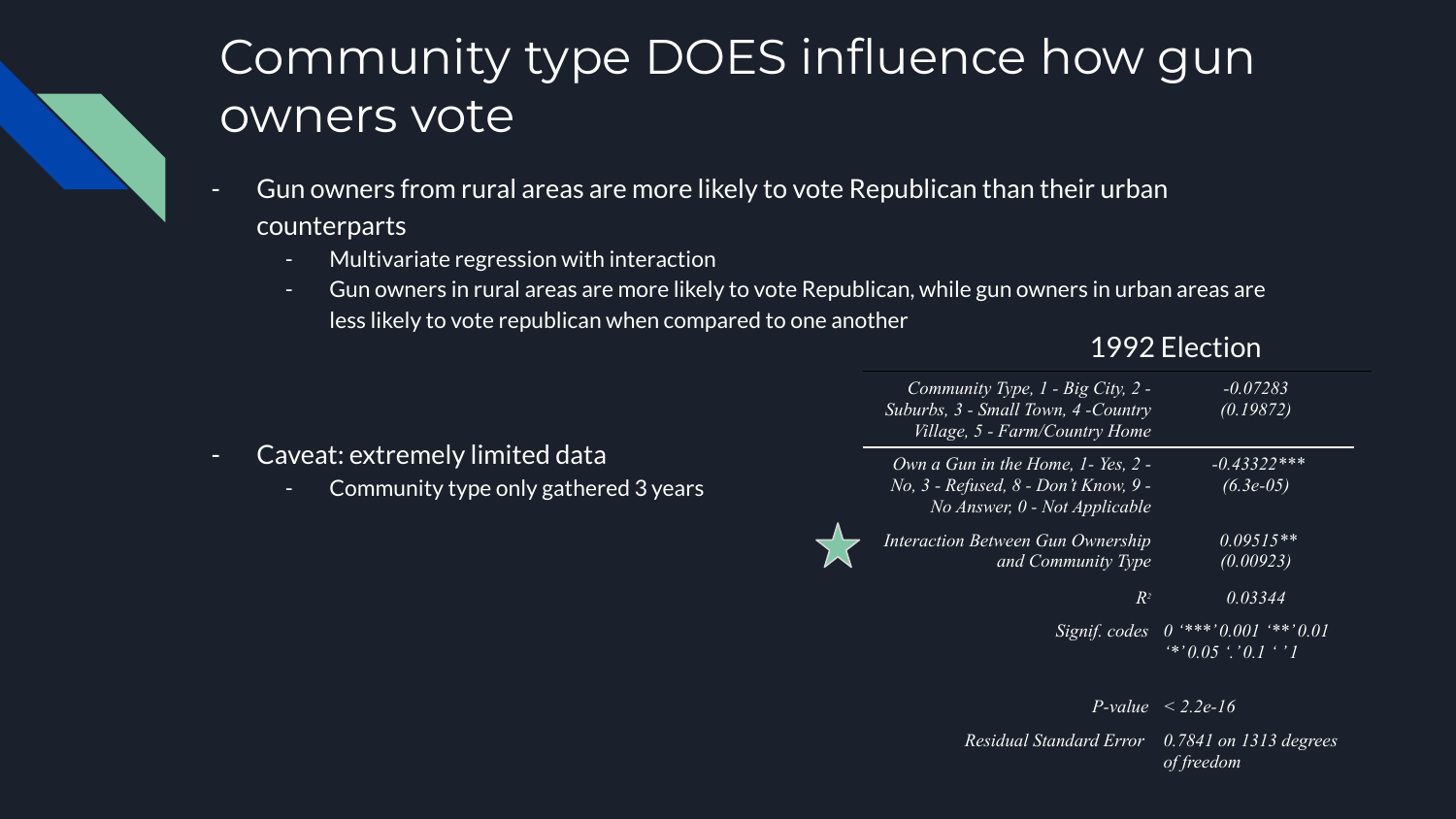

# Conclusion

- Gun owners ARE more likely to vote Republican
- Urban and rural gun owners vote differently



Urban gun owners are still more likely to vote Republican than non-gun owners, but they are less likely to vote Republican than their rural counterparts

#### Implications?

- It is important to understand if environment mediates or exacerbates the effect of gun ownership on voting
- Whether gun ownership or community type is a stronger predictor of gun owners' voting behavior will inform future candidates' platforms and their positions on gun control legislation
- Gun control and regulation is a controversial topic in American politics which requires further research into how gun owners vote
- Future research should focus on how where gun owners live impacts who they vote for in American federal elections